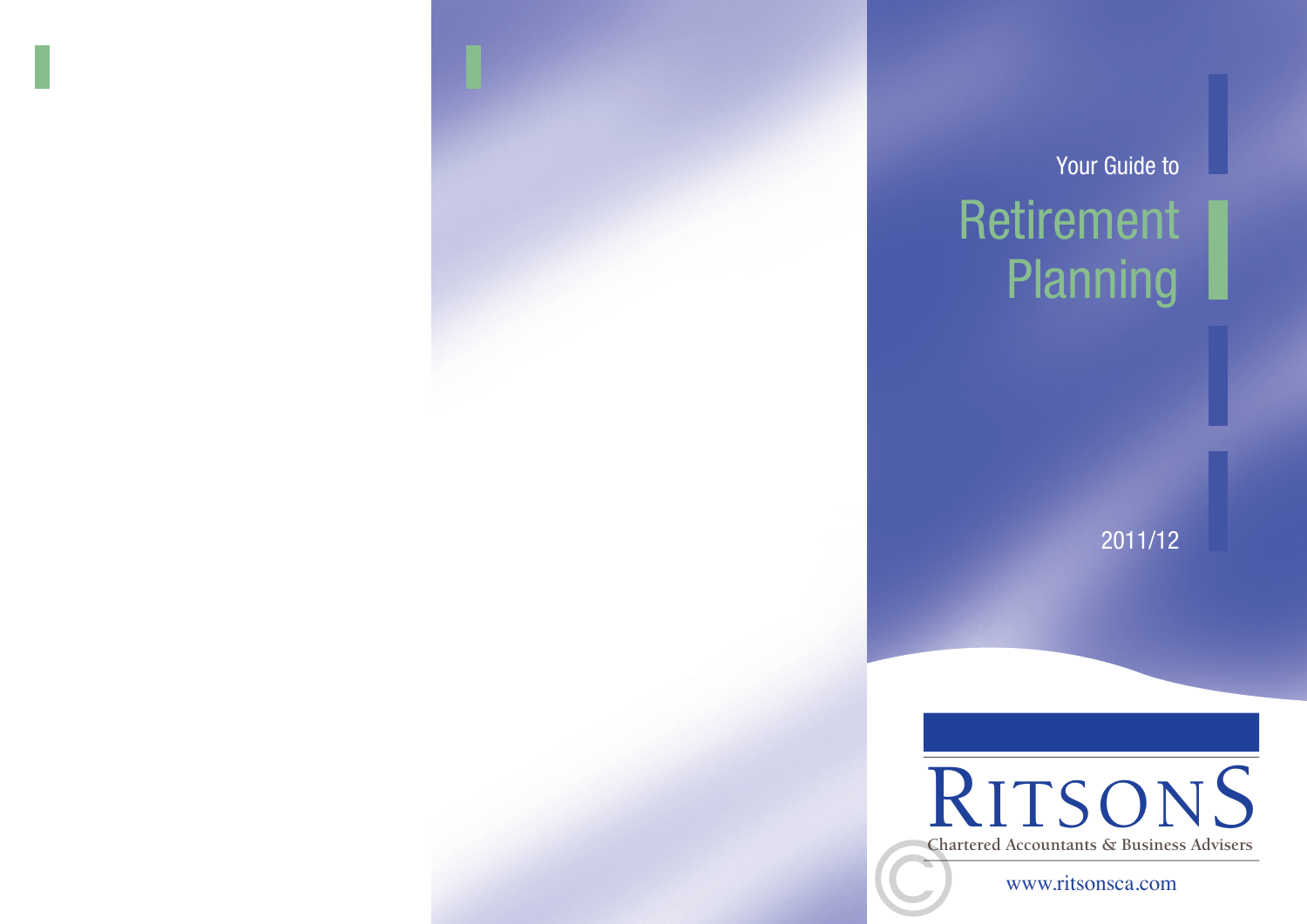### Retirement Planning Your Guide to

**Retirement isn't what it used to be. In many ways it is better: people are living longer and enjoying healthier and more active retirement years.** 

**On the financial side, however, trends are not as positive. For a combination of reasons, the goal of a financially secure retirement is becoming increasingly difficult to achieve. This guide highlights some of the issues you need to consider if you wish to enjoy the comfortable retirement you deserve.**

While being able to retire may not be your most important financial objective now, sooner or later it will be at the top of your agenda.

The earlier you focus on your retirement needs and plans for meeting them, the more time you will allow yourself to invest and the more time your investments will have to grow.

#### A pensions shortfall?

Many people are heading towards retirement with inadequate savings, and many even have significant debts. Personal debt in the UK now stands at around £1.5 trillion, with consumer credit reaching in excess of £214 billion.

Meanwhile, retirement periods are becoming longer. Government figures suggest that life expectancy at age 65 has now reached the highest ever levels for men and women.

For many, the whole picture adds up to a pensions shortfall. However, we can help you take steps to ensure that your retirement is as financially secure and comfortable as possible.

#### Key points to discuss with us include:

- Working out how much you need to save to create a 'retirement pot' capable of securing the comfortable retirement you desire
- Tax-advantaged saving for your retirement
- Using your business to help fund your retirement.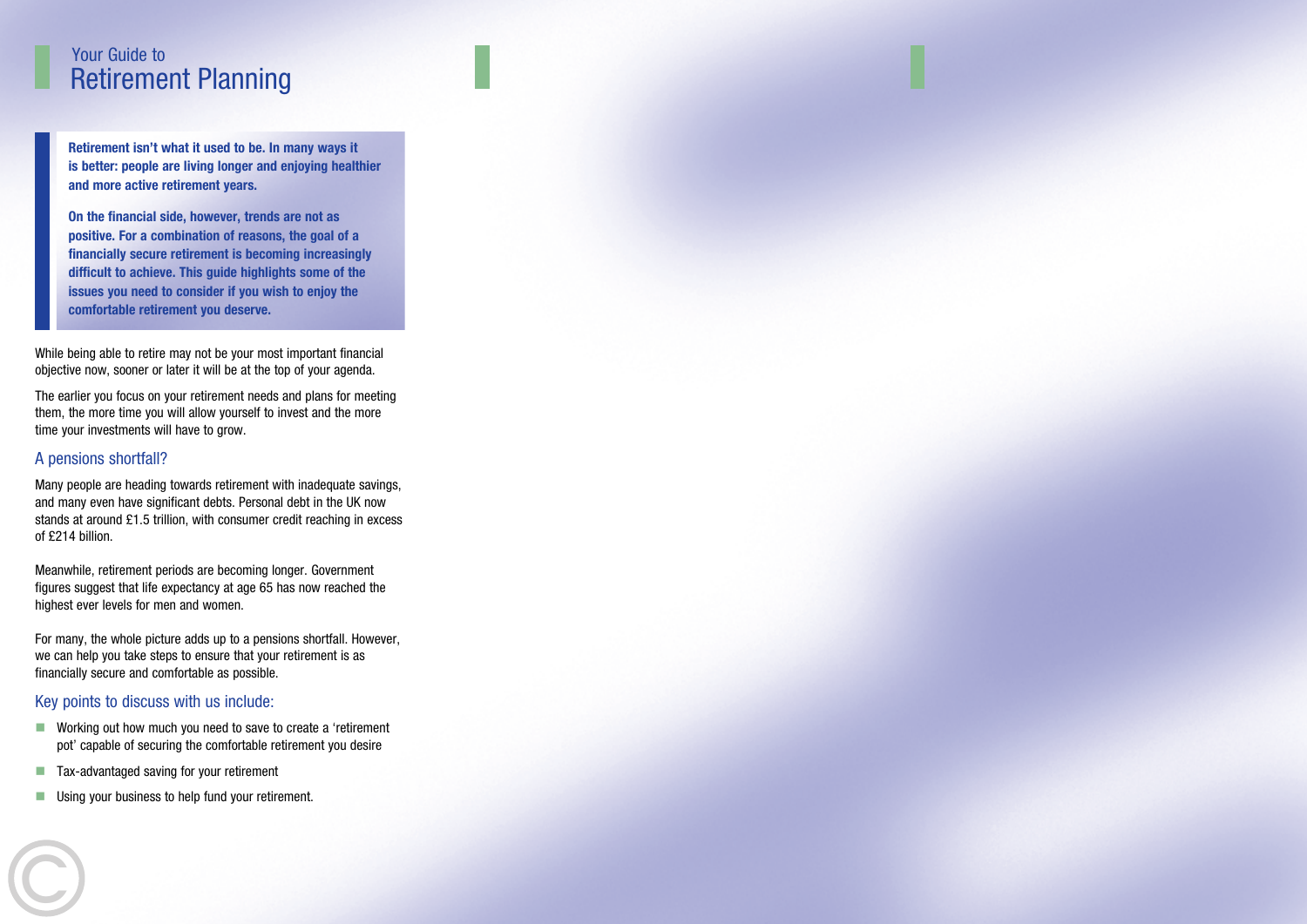### Principal Pension Planning

#### **There are various options for retirement funding available. Here are some of the most common:**

#### The state pension

With the state pension in 2011/12 worth just below £8,500 for a married couple, living on this alone is probably an unrealistic proposition.

For a full state pension, it is necessary to have made 30 years of national insurance contributions.\* For a forecast of your state pension, phone the State Pension Forecasting Team on 0845 300 0168. This service will advise if there are years for which additional benefits can still be bought.

#### Company pensions

There are two kinds of company pension scheme, into which you and your employer may make contributions. A defined benefit scheme pays a retirement income related to the amount of your earnings, while a defined contribution scheme instead reflects the amount invested and the underlying investment fund performance. In both cases, you will have access to tax-free cash as well as to the actual pension.

You should receive annual statements that include valuations of the pension fund and forecasts of the income it might provide at your retirement.

#### Private and personal pensions

If you are not in a company scheme, you should make your own pension arrangements, through personal pension policies or existing retirement annuity policies. Whether you invest through personal pension policies or retirement annuity policies, your investment will, subject to limits, qualify for tax relief at up to 50%. Limits for 2011/12 are the greater of £3,600 or your UK relevant earnings. Pension input exceeding the annual allowance (£50,000 for policy years ending in 2011/12) may be subject to a 50% tax charge, payable under self assessment by the investor. Where premiums paid in the pension input periods ending in the preceding three years are less than £50,000, unused relief may be carried forward.

The lifetime allowance on money that can be accrued in a pension fund and still receive tax relief, is set to fall from £1.8 million to £1.5 million from April 2012.

*\*For those reaching state pension age before 6 April 2010, a man required 44*<br>qualifying years, and a woman 39 years. *qualifying years, and a woman 39 years.*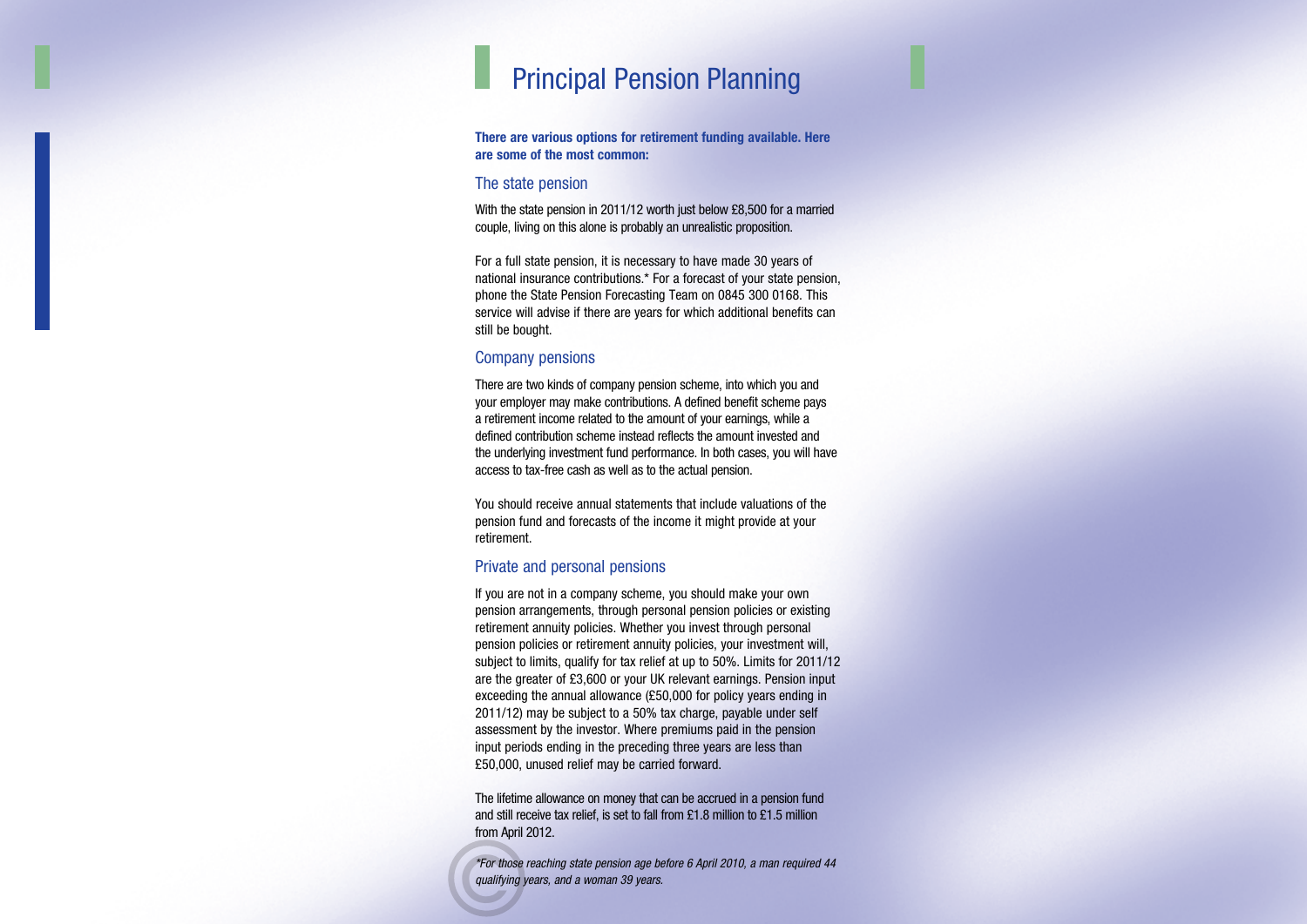## Other Planning Options

Other options include **Self Invested Personal Pension schemes (SIPPs)**, which give the investor a relatively high degree of influence over how funds are invested.

#### Your business

At some point in time, you will dispose of your business interests and invest the proceeds. While this may be some years away, and the business will continue to generate your income for now, at some point you will wish to realise its capital value. Maximising this value and paying the minimum in capital taxes is an important goal.

#### Your home

Although they might not be suitable for everyone, there are at least two ways to make your home boost your retirement finances.

First is down-sizing – selling your current home and buying something cheaper to release value now tied up in your property for other purposes.

If you wish to continue living in the same property, 'equity release' might also be something to consider. Equity release might not suit all families, and you need to discuss all the implications with us and your other financial advisors.

#### Other sources

Savings in ISAs and other vehicles, stocks and shares, insurance policies, property and valuables such as art or collections could all be taken into account when developing a retirement strategy.

Your retirement strategy will be determined by a number of factors, including: your age; the amount of state pension you will receive; whether you have a company or personal pension scheme; whether you are self-employed; and how much you can afford to invest.

We can help you to plan for a comfortable future at the end of your working life. Contact us today.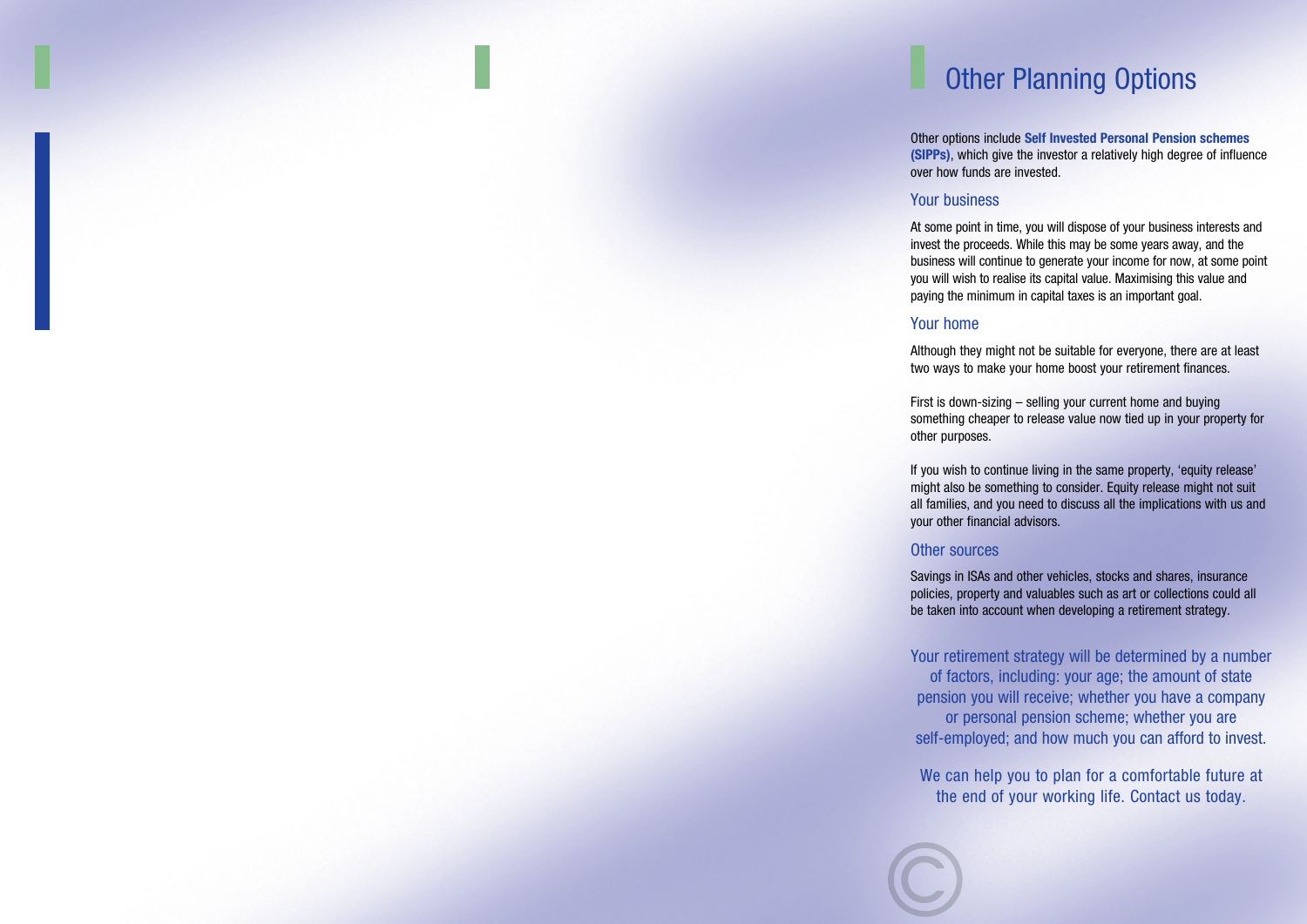

Why not complete this checklist, and then make arrangements to discuss your retirement plans with us? We can use this as a starting point, to help you create a strategy to realise your retirement aspirations.

#### **Do you have a retirement plan in place?**

Yes (date last reviewed: \_\_\_\_\_\_\_\_\_\_\_\_\_\_ )

No, but I would like to develop one

#### **My primary retirement goals are to:**

L Live independently where I want COOC Travel frequently Buy and enjoy the things I want Minimise taxes Help my children and their heirs Pursue hobbies and interests

Other \_\_\_\_\_\_\_\_\_\_\_\_\_\_\_\_\_\_\_\_

#### **My current retirement resources include:**

| Pension plans                        |
|--------------------------------------|
| <b>ISAs, stocks and shares</b>       |
| Insurance policies                   |
| Savings                              |
| Art, collections and other valuables |
|                                      |

Other assets

C

#### **I need help with:**